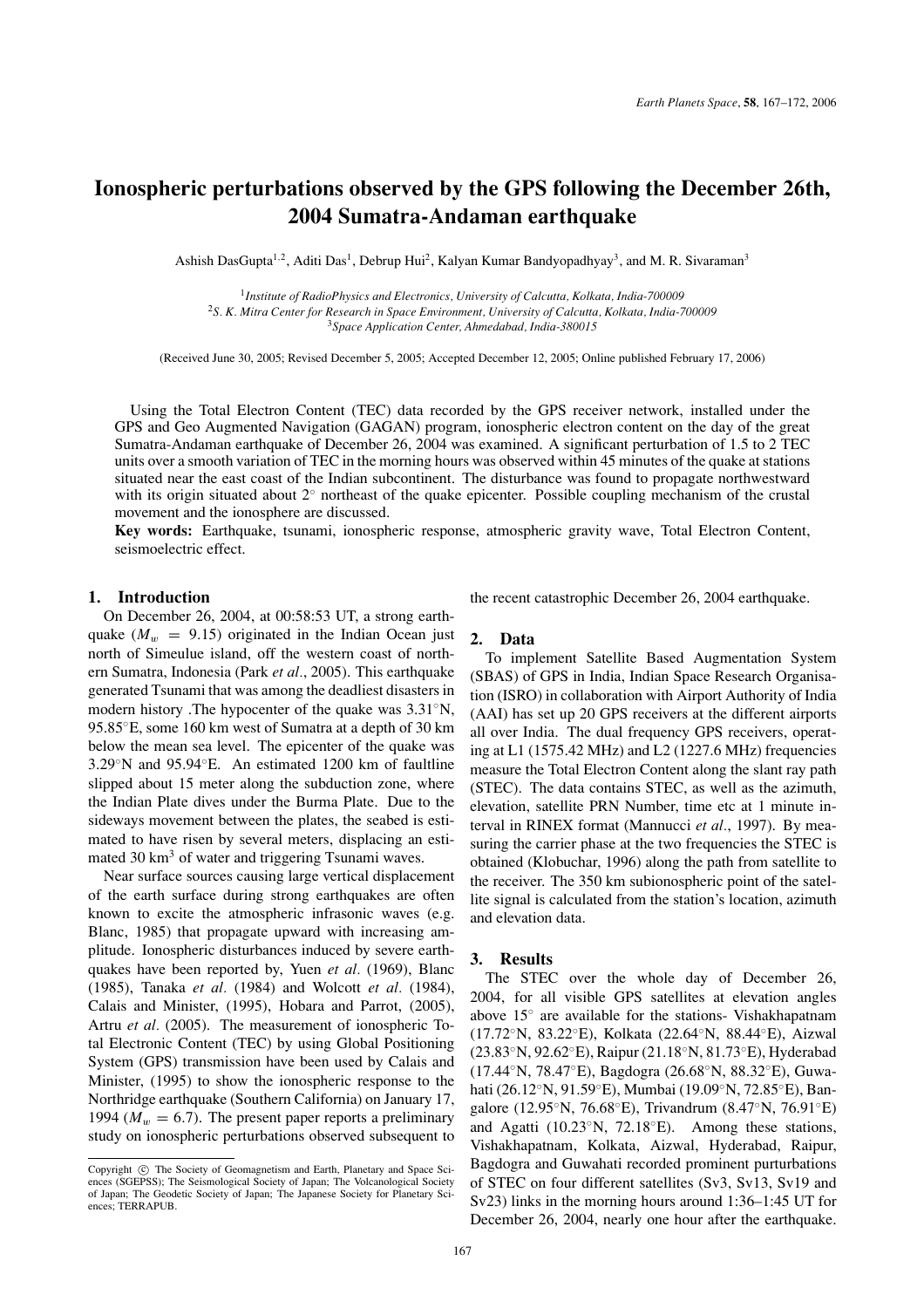

 $\uparrow$  Indicates the time of Earthquake(00:58:53UT) at the epicentre

Fig. 1. The diurnal variation of STEC at Vishakhapatnam, Kolkata and Aizwal on December 26, 2004. The different curves show TEC along the slant path for different satellites. The large scatter of the plots may be attributed to the differing lookangles of the GPS satellites and transmitter and receiver biases. The low value of TEC (approximately 0 TEC unit) around 00:00 UT may be receiver bias error. The diurnal minimum normally lies in the 2–10 TEC unit range in the presunrise hour. The arrow indicates the commencement of the earthquake.

The other stations mentioned earlier did not record any such prominent variation of STEC. The enhancement is high in the stations in the eastern part of India such as Vishakhapatnam, Kolkata and Aizwal. This perturbation also shows time delays that increase with the distance from the epicenter. Figure 1 describes the diurnal STEC plot for the same date from Vishakhapatnam, Kolkata and Aizwal including all visible satellites. The large variability of the curves, particularly during the daytime is related to differing look angles of the GPS satellites and transmitter and receiver clock biases, among other factors. The electron content during post sunrise hours normally shows a smooth rising trend. On December 26, 2004 a prominent perturbation superimposed on the gradual increase was observed.

In Fig. 2, we compare STEC for December 26, 2004, the day of the quake with those of (i) the average value of STEC for December 20–25, 2004 (ii) STEC for December 25, 2004, the day prior to the earthquake, and (iii) STEC for December 27, 2004, the day after the quake, for Sv3 from different stations which observed the perturbations of STEC during the morning hours. The figures clearly bring out the above feature- the peak of the STEC perturbations on December 26 is well distinguished from the other curves. To determine the amplitude of perturbation of STEC, the moving average of STEC is obtained over 90 minutes interval and then by subtracting this average STEC from the original data the deviation of STEC is obtained. Figure 3 shows the STEC deviation obtained from the stations Kolkata, Vishakhapatnam and Aizwal. The amplitude of maximum perturbation is 1.90 at 1:38 UT in Kolkata whereas it is 1.79 at 1:38 UT in Vishakhapatnam and 2.18 at 1:40 UT in Aizwal, respectively. The deviation has a period of 1 hour 17 minute at Kolkata and 1 hour 6 minute at Aizwal respectively. The other satellites Sv13, Sv19 and Sv23, observed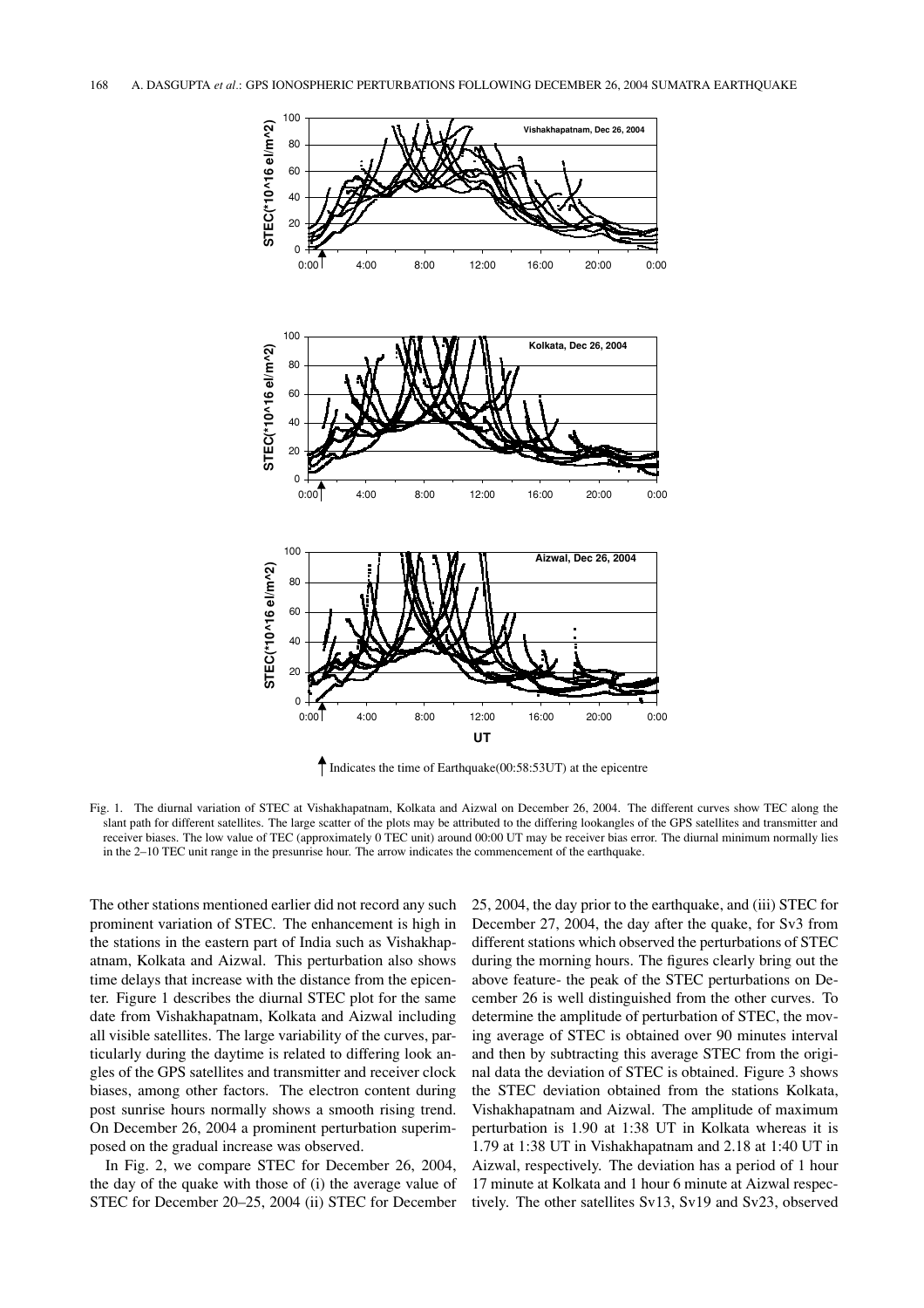

Fig. 2. Variation of STEC at the seven stations: Vishakhapatnam (17.72◦N, 83.22◦E), Hyderabad (17.44◦N, 78.47◦E), Raipur (21.18◦N, 81.73◦E), Kolkata (22.64◦N, 88.44◦E), Bagdogra (26.68◦N, 88.32◦E), Guwahati (26.12◦N, 91.59◦E), and Aizwal (23.83◦N, 92.62◦E) on satellite Sv3 on an expanded scale in the morning hour. Comparison of December 26th data with those of December 25th (one day before the quake) and December 27th (one day after the quake) and five day average before the earthquake clearly shows the ionospheric perturbation at stations near the eastern coast of Indian subcontinent. The arrow indicates the commencement of the earthquake.

during the morning hours also showed similar features.

The 350 km subionospheric tracks of the satellite Sv3 are shown in the Fig. 4 from the seven GPS stations where the perturbation of STEC is recorded. The number beside each track corresponds to the station from which it is observed. The phase velocity of the disturbance has been determined by velocity triangulation method by combination of different stations like Hyderabad-Vishakhapatnam-Kolkata, Raipur-Kolkata-Vishakhapatnam and Bagdogra-Aizwal-Guwahati. Then the phase velocity of the disturbance and its direction with respect to true north is calculated for the middle station of the combinations given above. The phase velocitiy at Vishakhapatnam is found to be 639.38 m/sec (2301.768 km/hr) at 62.59◦ northwest of true north and 688.8 m/sec (2479.68 km/hr) at 19.51◦ northwest of true north at Aizwal. The propagation velocity of ionospheric disturbances is in fair agreement with values reported by Calais and Minister (1995) and corresponds to medium to large scale traveling ionospheric disturbances. When plotted, it is found that these disturbances seem to emanate from a narrow zone within 2◦ northeast from the epicenter of the said earthquake.

### **4. Discussions**

The paper is a preliminary report of the ionospheric effects observed on the Slant Total Electron Content along the ray path from different stations near the east coast of the Indian subcontinent subsequent to the Sumatra-Andaman earthquake of December 26, 2004. A significant perturbation of the TEC (1.5–2 units of TEC) approximately 45 minutes after the earthquake was recorded on a number of satellites from stations like Vishakhapatnam, Hyderabad, Raipur, Kolkata, Bagdogra, Guwahati, and Aizwal. No such perturbation was recorded in TEC plot at stations in the northern and western parts of the country. The observed ionospheric variation is thus regional in nature. The devastating Tsunami waves of amplitude 2.4 meters hit the Indian south-east coast around Vishakhapatnam (latitude: 17.72◦N, longitude: 83.22◦E geographic) at 03:35 UT. The observed ionospheric perturbation at Vishakhapatnam and Kolkata was recorded about 2 hours earlier than the Tsunami surfaces waves reaching Indian's southeastern coast.

Although ionospheric perturbations like the one reported in this paper are attributed to seismic activities, the mecha-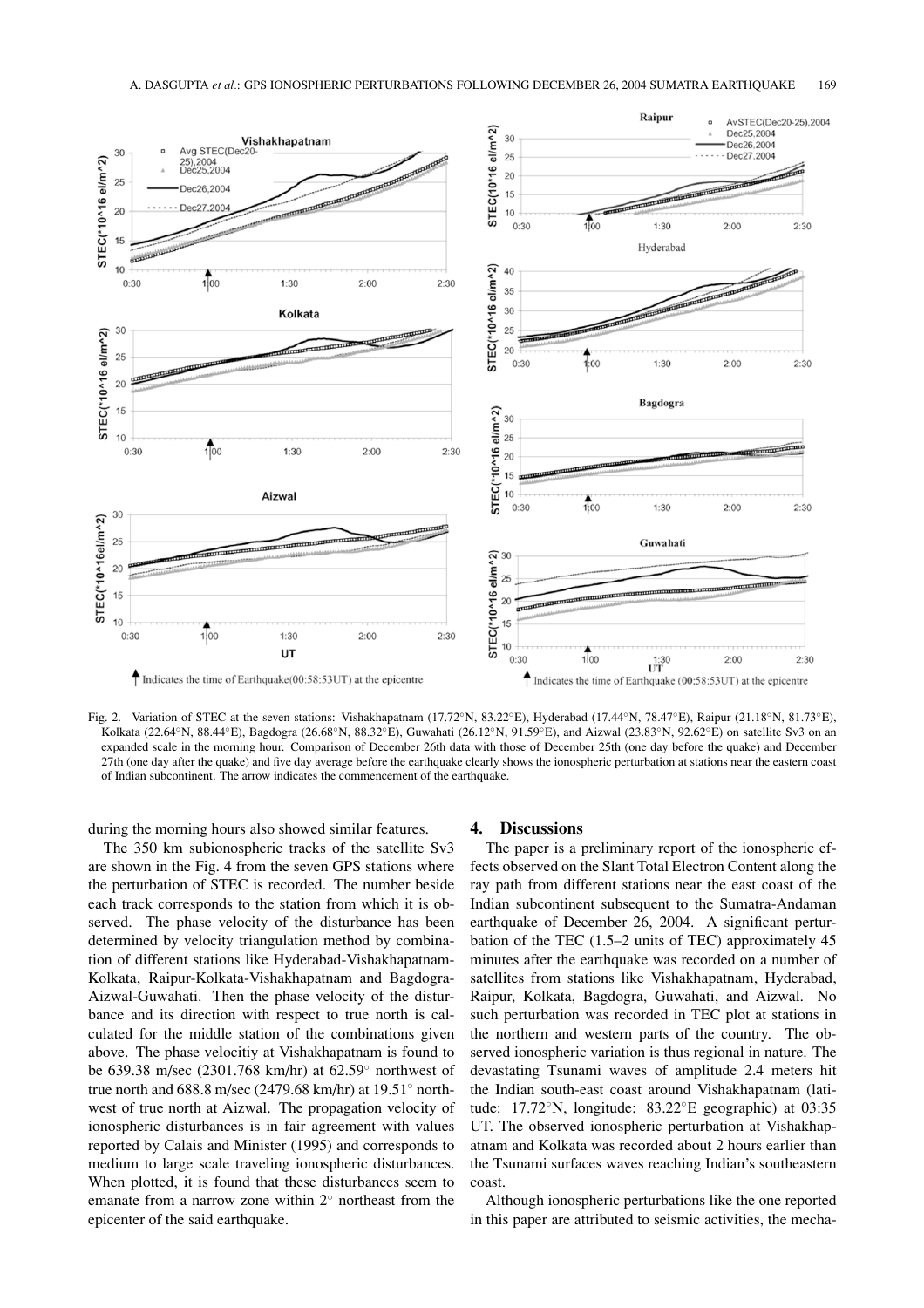

Fig. 3. Deviation of STEC from the 90 minutes moving average plot in the morning hours with satellite Sv3.

nism of coupling of the ionosphere to earthquake is yet to be fully understood. In the earliest formulation based on coupled atmospheric gravity waves, proposed by Hines (1960), Peltier and Hines (1976), a vertical displacement of the sea surface due to a Tsunami can be a source of gravity wave in the atmosphere. The surface gravity wave propagates obliquely upward with an increase in the wave amplitude due to the exponential decrease of the atmospheric density and manifests as Travelling Ionospheric Disturbances (TID) in the upper atmosphere (Clark *et al.*, 1971; Yeh and Liu, 1972). Kirchengast (1996) discussed general features of TID and estimated that amplitude of the ionization perturbations due to TID is upto 10% of the background. Some of the TIDs may be related to Tsunami and/or earthquake, although he did not specify only Tsunami induced TID.

Seismic activity may also induce electro magnetic perturbation, which may lead to variation of ionospheric parameters (Hobara and Parrot, 2005; Pulinet *et al.*, 1994, 2003). Radon, Hydrogen and Helium emanating from the earthquake region may change the electrodynamic property of the ionosphere and generate atmospheric gravity waves. The main electrodynamic effect of seismic activitiy induced

gas emanation is a large scale modification of the vertical atmospheric electric field in the ground layer of the atmosphere. The vertical electric field subsequently reaches into the ionosphere and transform into horizontal field (Kim *et al.*, 1994).

A large scale seismogenic electric field may modulate the daily variation in the normal solar controlled electric field at ionospheric height. The present observations are made in a region where the electrodynamic drift of the ionosphere is very effective in producing equatorial anomaly by the 'Fountain Effect' (Martyn, 1955; Hanson and Mofett, 1966) during daytime. The perturbation in TEC presented in this paper occurs in the post sunrise hours. The electric field is westward during the night and returns to eastward direction around local sunrise. The equatorial anomaly phenomenon was yet to be developed when the perturbations were observed. The epicenter of the earthquake lies south of the magnetic equator (10◦N geographic latitude) and the fault line slip extends approximately north-south over 1200 km. The magnetic equator crosses the line around  $10°N$ geographic latitude in the 90◦E longitude zone. Any seismoelectric modulation enhancing the eastward electric field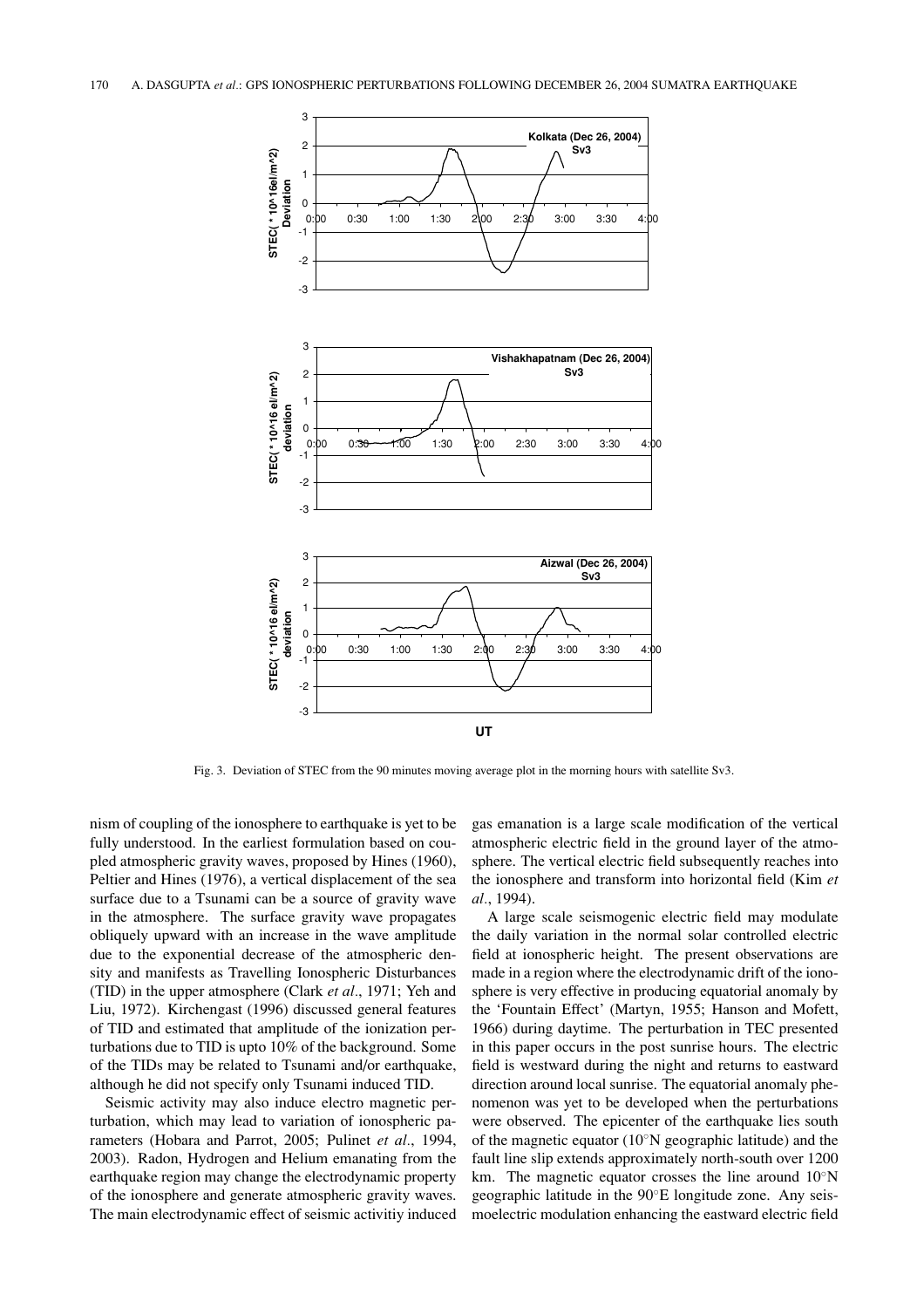

Fig. 4. Sub-ionospheric tracks of GPS Sv3 observed from different stations. The horizontal black breaks correspond to maximum STEC perturbation. The distance from the epicenter is also indicated. The white arrows on the position of maximum perturbation from Vishakhapatnam and Aizwal indicate the velocity vectors. The velocities are in km/hr. Source of the map: UNOSAT (http://unosat.web.cern.ch/unosat/).

over the magnetic equator may result in plasma influx to off-equatorial locations by upward electrodynamic drift at the equator and diffusion along the magnetic field lines to off-equatorial locations. The redistribution of ionizations would normally take 1–2 hours to reach off-equatorial locations like Vishakhapatnam and Kolkata. The observed TEC perturbation could be distinctly identified as it occurred in the local time interval of 00–09 hour LT, when the variation is smooth and regular. Otherwise, it would be difficult to isolate such fluctuations from the large perturbation normally encountered in the TEC plots in the equatorial region for a major part of the day.

In order to establish any definitive cause-effect relationship of severe seismic activity event and ionospheric response numerical models based on physical processes and the severity of seismic activity has to be developed. The purpose of this paper is to report a perturbation of TEC observed with the GPS TEC network of the Indian Satellite Based Augmentation System (GAGAN) in India. A more detailed analysis of the data is underway and will be published in due course.

**Acknowledgments.** A part of this research work reported in this paper was supported by Indian Space Research Organisation (ISRO) at the S. K. Mitra Center for Research in Space Environment of Calcutta University through research projects. The authors are indebted to Space Application Center (SAC), Ahmadabad, India for supplying the GAGAN GPS TEC data and www.wikipedia.org for information on Tsunami. The authors thank Dr. Otsuka and another Referee for suggesting improvement of the manuscript.

#### **References**

- Artru, J., V. Ducic, H. Kanamori, and P. Lognonne, Ionospheric detection of gravity waves induced by tsunamis, *Geophys. J. Inst.*, **160**, 840–848, 2005.
- Blanc, E., Observations in the upper atmosphere of infrasonic waves from natural or artificial sources: a summary, *Ann. Geophys.*, **3**, 673–668, 1985.
- Calais, E. and J. B. Minister, GPS detection of ionospheric perturbations following the January 17, 1994, Northridge earthquake, *Geophys. Res. Lett.*, **22**, 1045–1048, 1995.
- Clark, R. M., K. C. Yeh, and C. H. Liu, Interaction of internal gravity waves with the ionospheric f2-layer, *Phys. Earth Planet. Inter.*, **33**, 1567–1576, 1971.
- Hanson, W. B. and R. J. Moffett, Ionization transport in the equatorial F region, *J. Geophys. Res.*, **71**, 5559, 1966.
- Hines, C. O., Internal atmospheric gravity waves at ionospheric heights, *Canadian J. of Phys.*, **38**, 1441–1481, 1960.
- Hobara, Y. and M. Parrot, Ionospheric perturbations linked to a very powerful seismic event, *J. Atmos. Sol-Terr. Phys.*, **67**, 677–685, 2005.
- Kim, V. P., V. V. Hegai, and P. V. Illich-Svitych, On the possible precursor of earthquakes, *Fizika Zemli*, **3**, 37, 1994.
- Kirchengast, G., Elucidation of the physics of the gravity wave—TID relationship with the aid of theoretical simulations, *J. Geophys. Res.*, **101**, 13353–13368, 1996.
- Klobuchar, J. A., cited in *Global Positioning System: Theory and Applications, Volume I*, edited by B. W. Parkinson and J. J. Spilker, Jr., American Institute of Aeronautics ans Astronautics. Inc., 485 pp., 1996.
- Mannucci, A. J., C. M. Ho, X. Pi, B. D. Wilson, and U. J. Lindqwister, Group delay and phase advance due to ionospheric total electron content, in *Proceedings of the workshop on Space Weather Effects on propagation of Navigation and Communication Signals*, edited by E. J. Fremouw, pp. 117–139, COMSAT corp., Bethesda, Md., 1997.
- Martyn, D. F., *Physics of the Ionosphere*, The Physical Society, London, 254 pp., 1955.
- Park, J., R. A. Anderson, R. Butter, T. Lay, and D. Simpson, Global Seismographic Network records: the great Sumatra-Andaman Earthquake, *Transaction American Geophysical Union*, **86**, 2005.